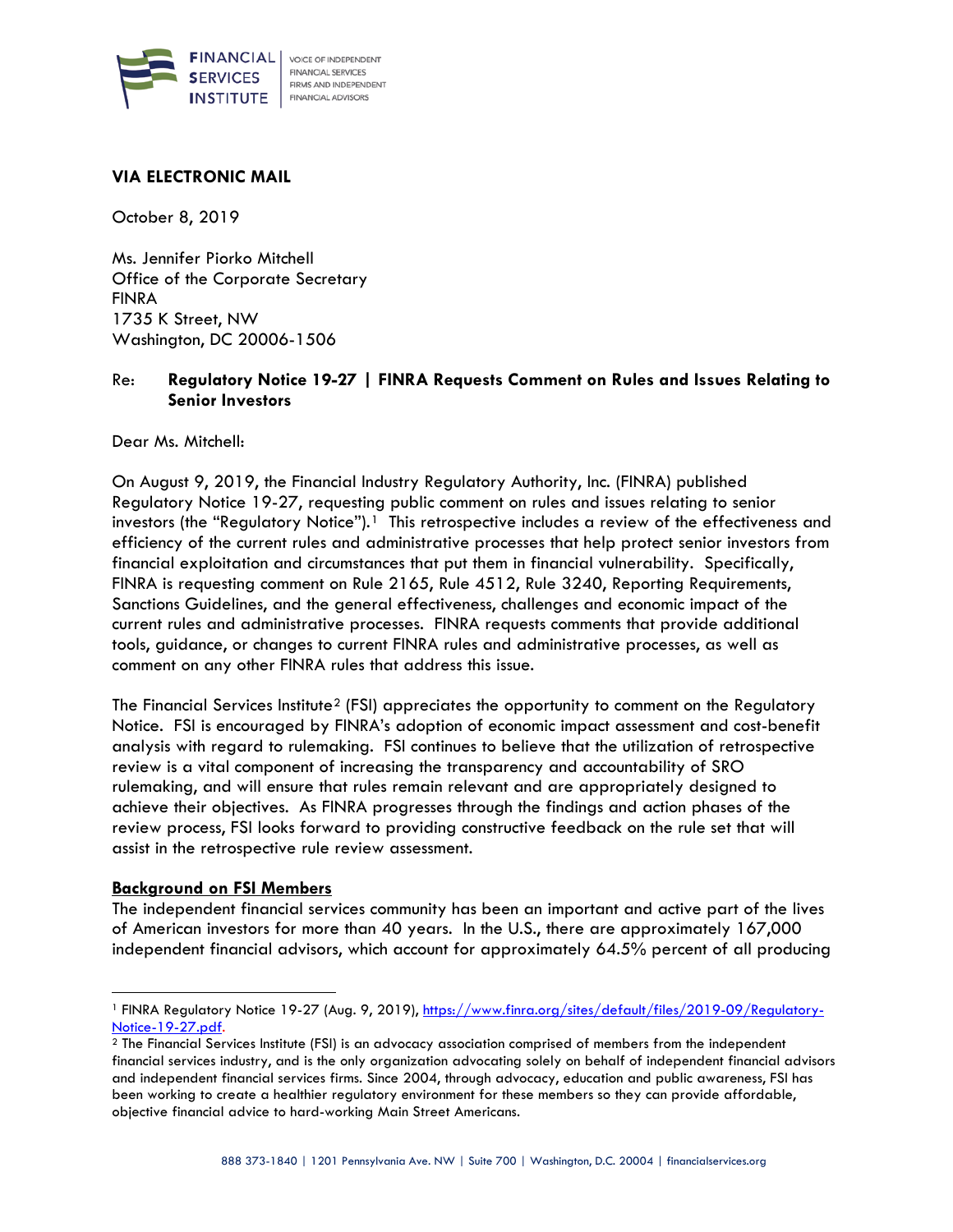registered representatives.<sup>3</sup> These financial advisors are self-employed independent contractors, rather than employees of Independent Broker-Dealers (IBD).

FSI member firms provide business support to financial advisors in addition to supervising their business practices and arranging for the execution and clearing of customer transactions. Independent financial advisors are small-business owners who typically have strong ties to their communities and know their clients personally. These financial advisors provide comprehensive and affordable financial services that help millions of individuals, families, small businesses, associations, organizations and retirement plans with financial education, planning, implementation, and investment monitoring. Due to their unique business model, FSI member firms and their affiliated financial advisors are especially well positioned to provide middle-class Americans with the financial advice, products, and services necessary to achieve their investment goals.

# **Comments**

1

FSI appreciates the opportunity to submit comments on FINRA's retrospective rule review. In preparing our comments, FSI engaged with various member firms to obtain views for FINRA to consider. These members vary in their size, resources, and use of technology. Despite these differences, the members converged on several areas that FINRA may find helpful in assessing the current set of rules relating to senior investors. Correspondingly, FSI provides the following comments:

- **Should FINRA extend the temporary hold period in the rule or create a different mechanism to obtain an extension? If so, for how long? How frequently has your firm placed a temporary hold pursuant to Rule 2165 and what has been the duration of any holds? When a hold was placed, did the firm's internal review find support for the reasonable belief of financial exploitation that prompted placing the hold?** FINRA Rule 2165 permits a firm to place a temporary hold on a specified customer's account for up to 15 business days, and also provides that this period may be extended for up to 10 business days, provided that the firm's internal review of the facts and circumstances supports the firm's reasonable belief that the financial exploitation of the Specified Adult has occurred. The rule also provides that a hold may be extended by a state agency or a court. However, many FSI members believe that at least 20 business days, plus an extension of 10 business days, would allow more time for firms to thoroughly investigate suspected financial exploitation. We suggest FINRA consider providing an additional hold period in the event the firm can demonstrate to FINRA that they have reported the suspected financial exploitation to the appropriate state agency.
- **What has been your experience with implementation of Rules 2165, 3240, 4512 and 4530 related to senior investors, including any ambiguities in the rule or challenges to comply with it?** FINRA Rule 2165 requires a firm, no later than two business days after the date that a firm first placed a temporary hold on the disbursement of funds or

<span id="page-1-0"></span><sup>&</sup>lt;sup>3</sup> The use of the term "financial advisor" or "advisor" in this letter is a reference to an individual who is a dually registered representative of a broker-dealer and an investment adviser representative of a registered investment adviser firm. The use of the term "investment adviser" or "adviser" in this letter is a reference to a firm or individual registered with the SEC or state securities division as an investment adviser. The use of the term "registered representative" in this letter is a reference to an individual who is registered with FINRA and only associated with a broker-dealer.